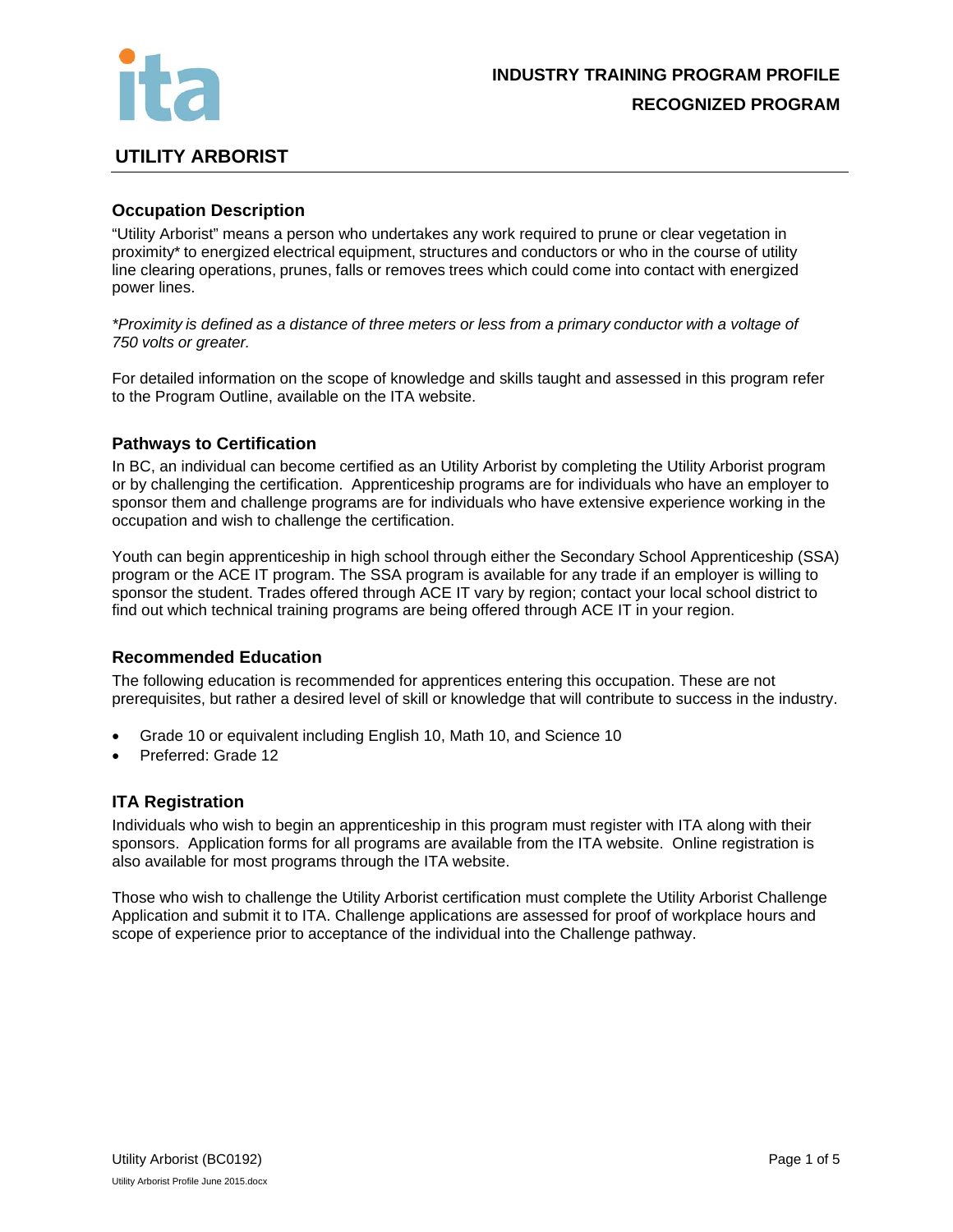

# **Apprenticeship Pathway**

This graphic provides an overview of the Utility Arborist apprenticeship pathway.



*\*Suggested duration based on 30‐hour week*

\*\* A minimum of 1,200 WBT hours must be in proximity to energized power lines; proximity is defined as a distance of three metres or less from a *primary conductor with a voltage of 750 volts or greater*

*NOTE: Employer must complete and submit Proximity Verification Form (form available on ITA website) with RFC*

#### CROSS‐PROGRAM CREDITS

Individuals who hold the credentials listed below are entitled to receive partial credit towards the completion requirements of this program:

*None*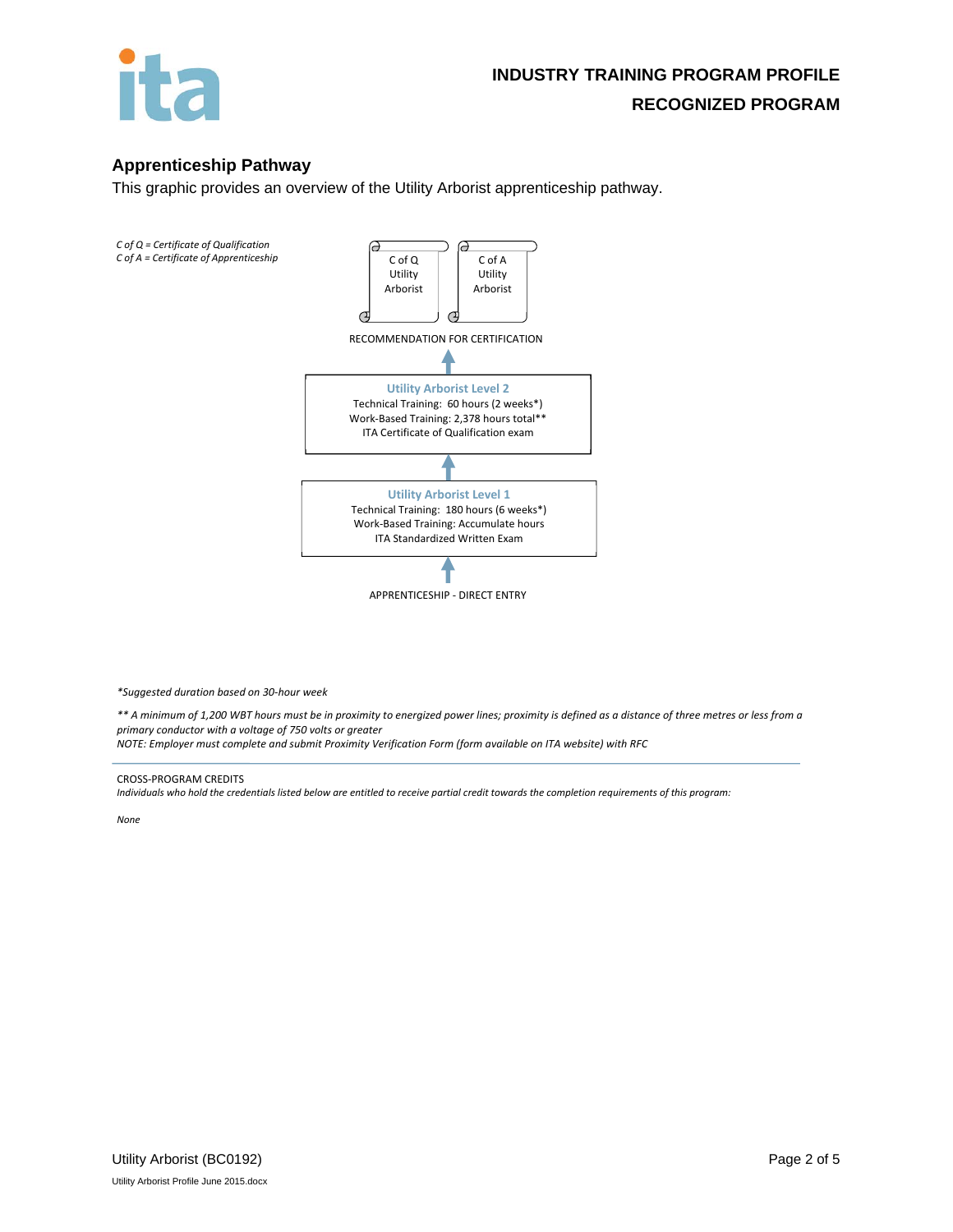

# **INDUSTRY TRAINING PROGRAM PROFILE RECOGNIZED PROGRAM**

|                                       | <b>Apprenticeship Program Standards</b>                                                                                                                                                                                                                                                                                                    |                                                                                                                                                                                                                                                                                                              |  |
|---------------------------------------|--------------------------------------------------------------------------------------------------------------------------------------------------------------------------------------------------------------------------------------------------------------------------------------------------------------------------------------------|--------------------------------------------------------------------------------------------------------------------------------------------------------------------------------------------------------------------------------------------------------------------------------------------------------------|--|
| <b>Credentials Awarded</b>            | Utility Arborist - Certificate of Qualification<br>٠<br>Utility Arborist - Certificate of Apprenticeship<br>٠                                                                                                                                                                                                                              |                                                                                                                                                                                                                                                                                                              |  |
| <b>ITA Registration Prerequisites</b> | Agreement signed by the employer to sponsor the apprentice<br>٠                                                                                                                                                                                                                                                                            |                                                                                                                                                                                                                                                                                                              |  |
| <b>Completion Requirements</b>        | Certification as an Utility Arborist is awarded upon successful completion of:                                                                                                                                                                                                                                                             |                                                                                                                                                                                                                                                                                                              |  |
|                                       | Requirement                                                                                                                                                                                                                                                                                                                                | Level of Achievement Required                                                                                                                                                                                                                                                                                |  |
|                                       | <b>Technical Training</b>                                                                                                                                                                                                                                                                                                                  | Minimum 70% in each level of technical training:<br>Level 1: 180 hours (or 6 weeks*) and<br>ITA standardized written exam<br>Level 2: 60 hours (or 2 weeks*)<br>٠                                                                                                                                            |  |
|                                       | ITA Certificate of Qualification Exam ■                                                                                                                                                                                                                                                                                                    | Minimum 70%                                                                                                                                                                                                                                                                                                  |  |
|                                       | <b>Work-Based Training</b>                                                                                                                                                                                                                                                                                                                 | 2,378 hours<br>٠<br>A minimum of 1,200 hours must be in proximity<br>٠<br>to energized power lines; proximity is defined<br>as a distance of three metres or less from a<br>primary conductor with a voltage of 750 volts or<br>greater                                                                      |  |
|                                       | Recommendation for Certification                                                                                                                                                                                                                                                                                                           | Recommendation for certification signed by the<br>٠<br>Sponsor and an individual holding credentials<br>eligible for sign-off authority<br>Sponsors must complete and sign a Work-<br><b>Based Training Proximity Verification</b><br>Declaration - the form can be found on ITA's<br>website (www.itabc.ca) |  |
|                                       | (*Assuming 30 hours in school per week)                                                                                                                                                                                                                                                                                                    |                                                                                                                                                                                                                                                                                                              |  |
| <b>Program Duration</b>               | Duration varies depending on how training is delivered and the time needed to attain the<br>required practical competencies, but the program generally takes 2 years to complete.                                                                                                                                                          |                                                                                                                                                                                                                                                                                                              |  |
|                                       | The technical training requirement is typically met through block-release training (full-time,<br>at school) delivered by an ITA-approved training provider. It can also be met through<br>approved alternative training models (e.g., distance education, online, part-time) and/or<br>level challenge where these options are available. |                                                                                                                                                                                                                                                                                                              |  |
| <b>Sign-off Authority</b>             | Credentials eligible to sign-off on the Recommendation for Certification:                                                                                                                                                                                                                                                                  |                                                                                                                                                                                                                                                                                                              |  |
|                                       | • Utility Arborist - Certificate of Qualification                                                                                                                                                                                                                                                                                          |                                                                                                                                                                                                                                                                                                              |  |
| Challenging a Level                   | The following levels of technical training can be challenged for advanced placement in this<br>program:                                                                                                                                                                                                                                    |                                                                                                                                                                                                                                                                                                              |  |
|                                       | Level                                                                                                                                                                                                                                                                                                                                      | Prerequisites                                                                                                                                                                                                                                                                                                |  |
|                                       | • Level 1                                                                                                                                                                                                                                                                                                                                  | N/A                                                                                                                                                                                                                                                                                                          |  |
| <b>Cross-Program Credits</b>          | Individuals who hold the credentials listed below are entitled to receive partial credit toward<br>the completion requirements of this program:                                                                                                                                                                                            |                                                                                                                                                                                                                                                                                                              |  |
|                                       | Credential                                                                                                                                                                                                                                                                                                                                 | Credit(s) Granted                                                                                                                                                                                                                                                                                            |  |
|                                       | • None                                                                                                                                                                                                                                                                                                                                     | N/A<br>٠                                                                                                                                                                                                                                                                                                     |  |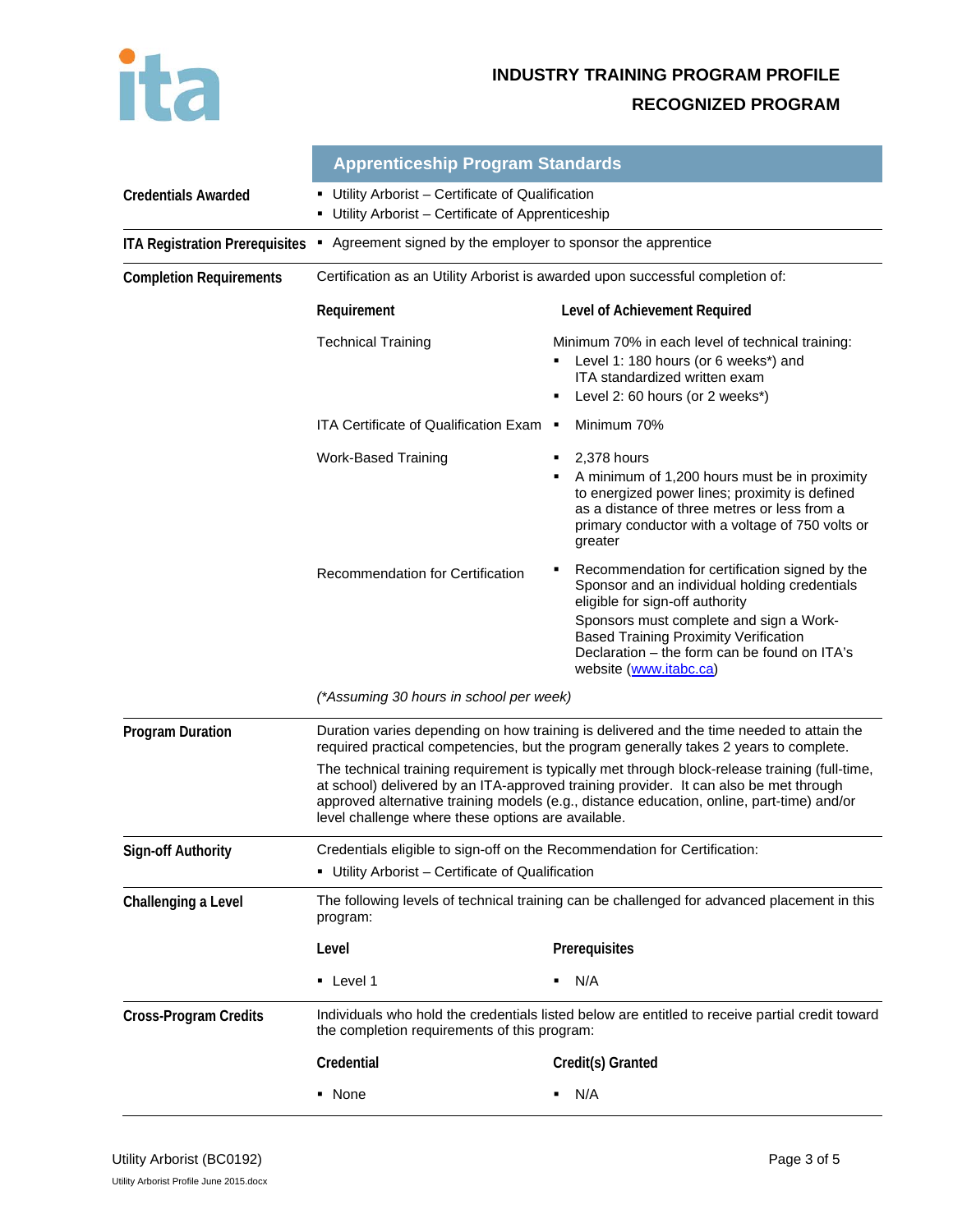

# **Challenge Pathway**

This graphic provides an overview of the Utility Arborist challenge pathway.

*C of Q = Certificate of Qualification*



\* Proximity is defined as a distance of three metres or less from a primary conductor with a voltage of 750 volts or greater

NOTE: Only applicants with credentials from outside of British Columbia will be accepted to undertake the challenge process. Only certified Utility Arborists and Utility Arborist apprentices are permitted to perform tree pruning or falling work in proximity to energized power lines in British *Columbia.*

#### CREDIT FOR PRIOR LEARNING

Individuals who hold the credentials listed below are considered to have met or partially met the prerequisites for challenging this program

Tree Climber/Trimmer Certification issued by the Western Utility Arborist Association (WUAA)

Work Experience: 3,567 hours

|                                       | <b>Challenge Program Standards</b>                                                                                                                                                                                                                                                          |                                      |  |
|---------------------------------------|---------------------------------------------------------------------------------------------------------------------------------------------------------------------------------------------------------------------------------------------------------------------------------------------|--------------------------------------|--|
| <b>Credentials Awarded</b>            | Utility Arborist – Certificate of Qualification                                                                                                                                                                                                                                             |                                      |  |
| <b>ITA Registration Prerequisites</b> | An approved Challenge Application, which includes:                                                                                                                                                                                                                                          |                                      |  |
|                                       | 3,567 documented hours of directly related experience working in the occupation<br>A minimum of 1,800 hours must be in proximity to energized power lines; proximity is<br>defined as a distance of three metres or less from a primary conductor with a voltage of<br>750 volts or greater |                                      |  |
| <b>Credit for Prior Learning</b>      | Individuals who hold the credentials listed below are considered to have met, or partially<br>met, the prerequisites for challenging this program:                                                                                                                                          |                                      |  |
|                                       | <b>Credential</b>                                                                                                                                                                                                                                                                           | <b>Credit(s) Granted</b>             |  |
|                                       | Tree Climber/Trimmer Certification issued • 3,567 workplace hours<br>by the Western Utility Arborist Association<br>(WUAA)                                                                                                                                                                  |                                      |  |
| <b>Completion Requirements</b>        | Certification as an Utility Arborist is awarded upon successful completion of:                                                                                                                                                                                                              |                                      |  |
|                                       | Requirement                                                                                                                                                                                                                                                                                 | <b>Level of Achievement Required</b> |  |
|                                       | <b>ITA Certificate of Qualification Exam</b>                                                                                                                                                                                                                                                | ■ Minimum 70%                        |  |